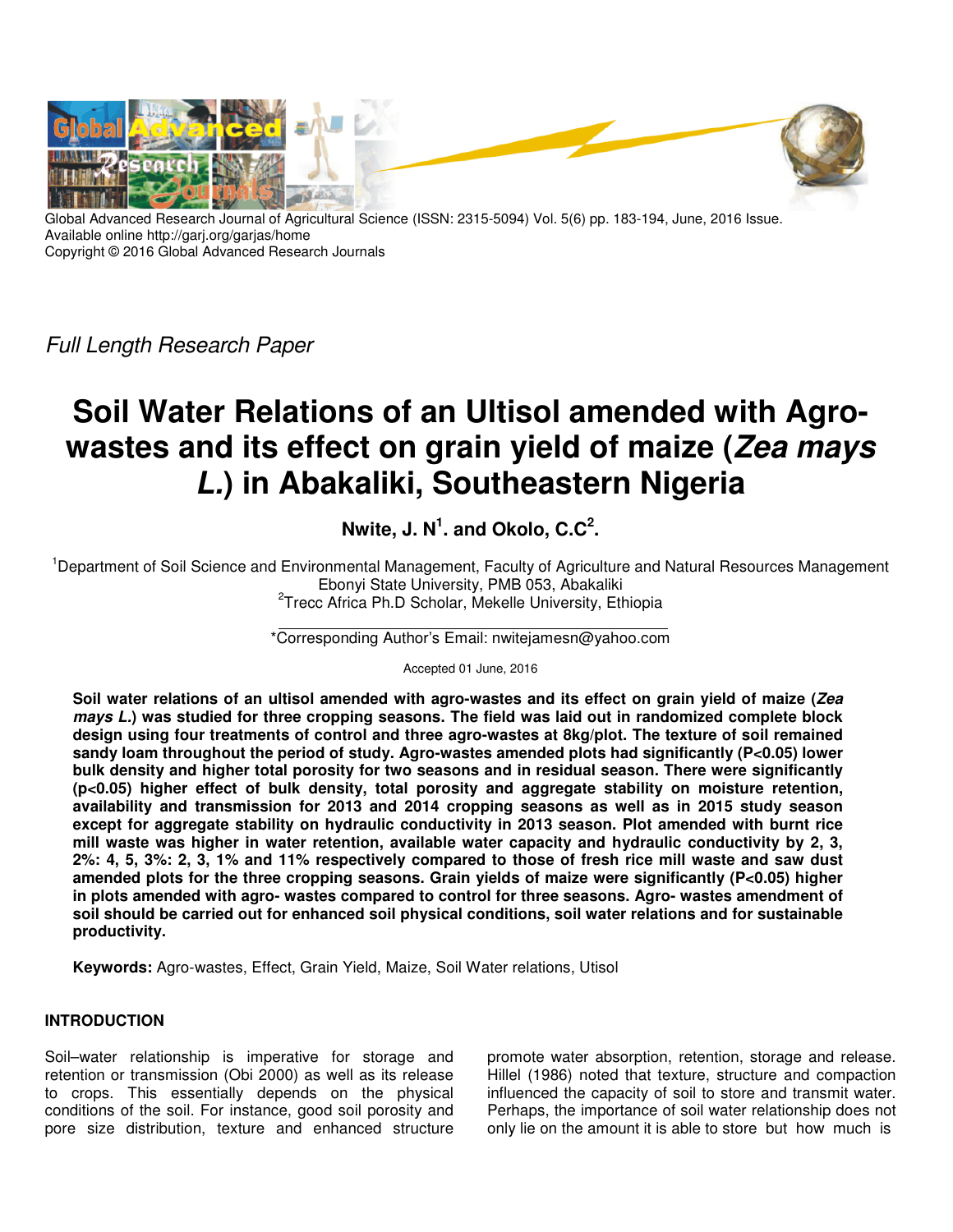available to crops. According to Ngala *et al.* (2015) soil water retention capacity as well as its conductivity have tremendous agronomic and ecological implications. Drainage, evaporation, water uptake by roots of crops (Ngala *et al.,* 2015) and general water economy of crop plants (Folorunso, 1986) are just few examples where knowledge of soil–water relationship play important role in soil productivity.

Similarly, Obi (2000) noted that presence of organic matter in the soil increased water sorptivity. In their earlier studies, Obi and Asiegbu (1985) reported that incorporation of organic materials in the soil improved soil conditions and increased water storage pores. Several authors including Nnabude and Mbagwu (2001), Anikwe *et al.* (2007) and Nwite (2013) corroborated that organic wastes amendment improved soil texture, porosity, compaction, structure and increased water retention and transmission. Normally, when water absorption and retention is increased it gains higher matric potential and becomes available to crops (Obi, 2000).

Agro- wastes such as rice mill wastes (burnt, fresh and saw dust) are commonly generated from rice mill and timber industries in different parts of the state. The wastes have been reported to be subjected to burning and in so doing become potential source of environmental hazard (Ohaekwiro, 2016; Nnabude and Mbagwu, 2001) due to ignorance of their proper usage. However, Hornic and Parr (1987) as well as Karikari and Yayock (1987) pointed out that these agro- wastes have potentials to restore degraded soil and improve water availability in soil. The objectives of this research were to study soil–water relation of soil amended with burnt rice mill waste, fresh rice mill waste and saw dust and its effect on grain yield of maize (*Zea mays L.*) in Abakaliki southeastern Nigeria.

# **MATERIALS AND METHODS**

# **Experimental Site**

The study was carried out at the Faculty of Agriculture and Natural Resources Management, Teaching and Research farm, Ebonyi State University, Abakaliki. The site is located by latitude 06° 4<sup>/</sup>N and longitude 08° 65<sup>/</sup>E in the derived savannah zone of the southeast agroecological area of Nigeria. The rainfall pattern is bimodal (April-July and September-November), with a short dry spell in August normally referred to as "August break". The total annual rainfall in the area ranges from 1500 to 2000 mm, with a mean of 1,800 mm. At the onset of rainfall, it is torrential and violent, sometimes lasting for one to two hours (Okonkwo and Ogu, 2002). The area is characterized by high temperatures with minimum mean daily temperature of 27 °C and maximum mean daily temperature of 31 °C throughout the year. Humidity

is high (80%) with lowest (60%) levels occurring during the dry season between December to April, before the rainy season begins (ODNRI, 1989). Geologically, the area is underlain by sedimentary rocks derived from successive marine deposits of the cretaceous and tertiary periods. According to the Federal Department of Agricultural Land Resources (FDALR, 1985), Abakaiiki agricultural zone lies within Asu River group and consists of olive brown sandy shales, *fine-grained sandstones and mudstones. The* soil is shallow with unconsolidated parent materials (shale residuum) within 1 m of the soil surface. It belongs to the order ultisol and is classified as Typic Haplustult (FDALR, 1985).

*The vegetation of the place is* primarily derived savannah, with bush regrowths and scanty economic trees. The site has history of previous cultivation of yam *(Dioscorea spp)* and cassava *(Manihot spp).* There is growth of native vegetation such as *Tridax spp, Odoratum spp, Aspilla africana, Imperata cylindrica, Panicum maximum, Pennisetum purperum, Sporobulus pyramidalis*  and other herbs and shrubs. These were cleared manually using matchet and hoe. The debris left after clearing was removed before seedbed preparation.

# **Field Methods**

## **Field design/layout and treatment application**

An area of land that measured 14 m x 7 m (0.021ha) was used for the study. The land was demarcated into plots and replicates. The plots were laid out in Randomized Complete Block Design (RCBD). The plots measured 2 m x 2 m and were separated by 0.5 m spaces while the four replicates were separated by 1 m alley. The treatments consisted of control (C) *i.e* no application of organic wastes, burnt rice mil waste at 20 t ha<sup>-1</sup> equivalent to 8 kg/plot fresh rice mill waste at 20 t ha<sup>-1</sup> equivalent to 8 kg/ plot and sawdust at 20 t  $ha^{-1}$ equivalent to 8 kg/plot. The treatments namely burnt rice mill waste, fresh rice mill waste and sawdust were sourced from the agro-rice mill industry and timber shade market, Abakaliki, respectively. The organic wastes namely: burnt rice mill waste, fresh rice mill waste and sawdust were spread on the plots and were incorporated into the soil during seedbed preparation using traditional hoe. The beds were allowed to age for two weeks after incorporation of treatments before planting the test crop. The treatments were replicated four times to give a total of twenty plots in the study.

Maize seed (suwan-1-SR-hybrid variety) sourced from Ebonyi State Agricultural Development Programme (EBADEP) was planted (2 seeds per hole) at 5cm depth and spacing distance of 25x75cm. Two weeks after emergence (WAE), the plants were thinned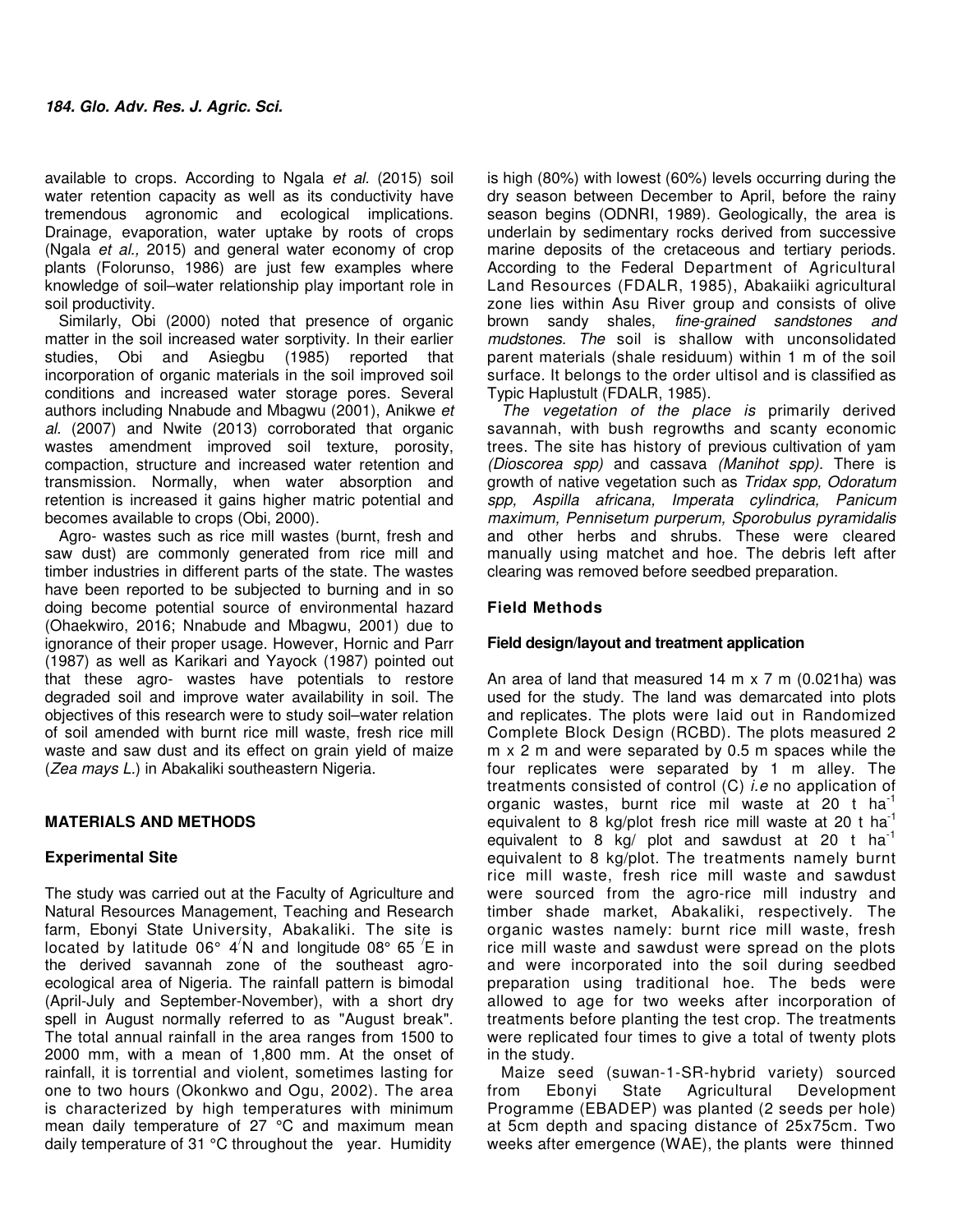down to one plant per hole while lost stands were replaced. Weak plants were rogued out and replaced leaving a plant population of approximately 53, 000 stands per hectare. There was application of NPK (20:10:10) fertilizer at 400 kg ha $^{-1}$  to all the subplots two weeks after plant emergence (WAPE). The fertilizer was banded and placed 5cm away from the maize plants. Weeds were removed at three-weekly intervals up till harvest. In the second year, the procedure was repeated while residual effect was tested in the third year of study without fresh application of treatments.

## **Agronomic Data**

The cobs were harvested at plant maturity. This was when the husks were dried. The cobs were dehusked and further dried before shelling and grain yield determined at 14% moisture content. Agronomic yield data were taken on twelve tagged plants representing 25% of plant population per plot.

## **Soil Sampling**

Initial soil samples were collected from the 0-20 cm depth using auger at different points in the study site before application of organic wastes and cultivation. The auger samples were composited and used for routine laboratory analysis. Core and auger samples were collected at 0-20 cm from each plot at three points i.e. 3 cores and 3 augers in each plot after the planting for post harvest soil analysis. Core samples were used to determine some soil physical properties while auger samples were air-dried at room temperature (about  $26^{\circ}$ C) and passed through 2 mm sieve. These were used for chemical analysis.

#### **Laboratory Determinations**

#### **Soil Physical Properties**

Dry bulk density was determined as described by Blake and Hartge (1986). The method as described by Carter and Ball (1993) was used to measure total porosity  $(S_t)$  as follows:



Where: Where:

 $Pb = bulk density$ 

Ps = particle density

Particle size distribution was determined by the hydrometer method as described by Gee and Or (2002). The result was reported as percentage sand, silt and clay respectively. The distribution of aggregates was estimated by the wet sieving technique described by Kemper and

Rosenau (1986). In this procedure, 50g of the <4.76mm aggregates were placed on the topmost of a nest of sieves of diameters 2, 1, 0.5 and 0.25mm. The samples were presoaked in distilled water for 10 minutes before oscillating vertically in water 20 times (along a 4cm amplitude). The resistant aggregates on each sieve were dried at 105°C for 24hours and weighed. The mass of <0.25mm fraction was obtained by difference between the initial sample weight and the sum of sample weight collected on the 2, 1, 0.5 and 0.25mm sieve nests. The percent water-stable aggregates (WSA) on each sieve was determined using the formular:

 $St = (1 - Pb) \times 100 - - - - 1$  $St = (1 - Pb) \times 100 - - - - 1$ where  $\overline{1}$   $\overline{1}$  $Pb = bulk density$  $Ps =$  particle density assumed at 2.65 $gcm^{-3}$  %Bs x 100 - - - - - - - 8  $\overline{Ps}$  1

All soil samples that fell within 4.76 and < 0.25 mm were used to express WSA>0.25 mm as the index of stability. Water retention was determined by the hanging water column technique as described by Obi (2000). Hanging water column procedure involved collection of undisturbed core soil samples. The metal cores used had dimensions of 4.8 cm (internal diameter, ID) and 5.6 cm height. After saturation for 24hours, the cores were used to measure soil retention using matric potentials of  $-6kp_a$  and then oven-dried at  $105^{\circ}$ C for 24 hours. Soil water content was measured gravimetrically. Moisture retained at -10 and -  $1500kp_a$  matric potentials were estimated based on the saturation water percentage  $(S_n)$  models of Mbagwu and Mbah (1998). The models are:

| $\Theta.01$ (FC) = -6.22 + 0.79 (Sp). -----------------------------3             |
|----------------------------------------------------------------------------------|
| $\Theta$ .100 = -10.95 + 0.65(Sp). ----------------------------------4           |
| $\Theta$ .15 (PWP) = 8.65 + 0.51 (S <sub>o</sub> ). ---------------------------5 |

Available water capacity (AWC) was computed as the difference between moisture retained at  $10kP_a$  and  $100kP_a$  matric protentials where potentials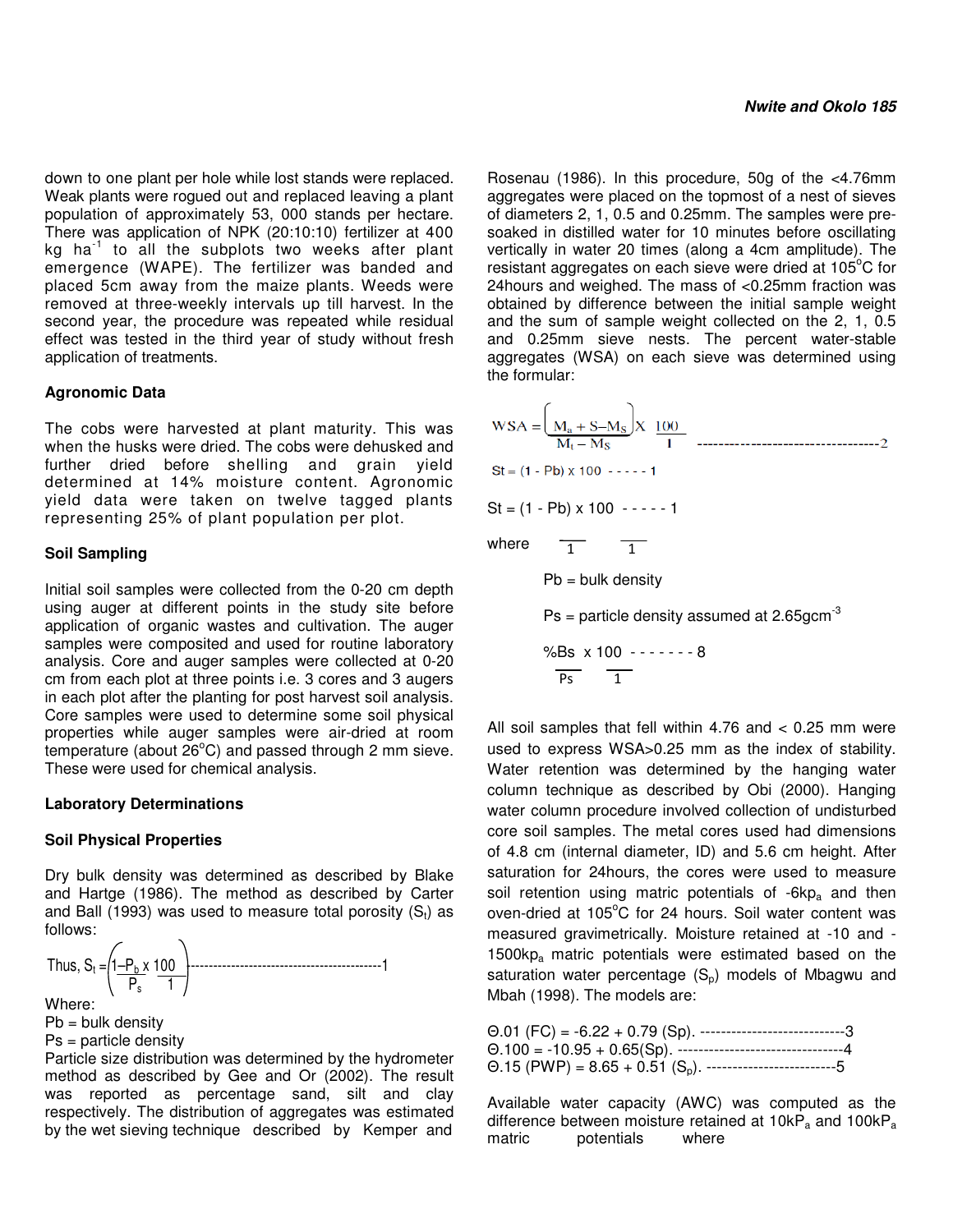$FC = Field capacity$ 

Sp = Saturation percentage

PWP = Permanent wilting point

Saturated hydraulic conductivity  $(K_s)$  was determined by the constant-head soil core method of Reynolds (1993) as adapted from Elrick *et al.* (1981). This is transposed as:

Ks = Q x ∆H ------------------------------------------------6

 At L Where

 $K_s$  = Mean volume of water conducted x Hydraulic head change Cross sectional area of core x Time x soil sample Length

## **Soil Chemical properties**

Soil pH was determined in duplicates both in distilled water and in 0.1N KCl solution using a soil/water ratio of 1:2.5. After stirring for 30 minutes, the pH values were read off using a Beckman Zeromatic pH meter (Peech, 1965). Total nitrogen was determined using the micro-kjeldhal distillation method of Bremner (1996). The ammonia from the digestion was distilled with 45% NaOH into 2.5% boric acid and determined by titrating with 0.05N KCl. Available phosphorus was determined by the Bray-2 method as described by Page *et al.* (1982). The available phosphorus was read off from the standard curve obtained from optical density using a colorimeter. Organic carbon was determined using the method described by Nelson and Sommers (1982). The percentage organic matter was calculated by multiplying the value for organic carbon by the "Van Bemmeler factor" of 1.724 which is based on the assumption that soil organic matter (SOM) contains 58% C (Allison, 1982). Calcium (Ca) and magnesium (Mg) were determined by titration method (Mba, 2004). Sodium (Na) and potassium (K) were extracted with 1N ammonium acetate solution (NH4OAC) and determined using flame photometer. The titrimetric method using 1 NKCL extract of McLean (1982) was used in the determination of total exchangeable acidity  $(AI^{3+}$  and  $H^+$ ). Effective cation exchange capacity (ECEC) was evaluated by the summation method as follows: ECEC = TEB + TEA ---------------------------------------- 7

Where

ECEC = Effective cation exchange capacity (cmolkg<sup>-1</sup> soil)

 $TEB = Total exchangeable bases (cmoikg<sup>-1</sup> soil)$ 

TEA = Total exchangeable acidity (cmolkg<sup>-1</sup> soil)

Cation exchange capacity was determined by ammonium acetate (NH4OAC) displacement (Jackson, 1958). Base saturation (BS) was calculated by dividing total exchangeable bases (TEB) with cation exchange capacity value and multiplying by 100. The expression is thus:

%BS = TEB x 1-00 -------------------------------------------- 8 CEC 1

Organic Wastes of burnt rice mill waste, fresh rice mill waste and sawdust were analyzed for sodium (Na), Potassium (K), Calcium (Ca), Magnesium (Mg), Nitrogen (N), Phosphorus (P), Organic carbon (OC) and C:N ratio using Juo (1983) method.

## **Data analysis**

The data collected from this experiment were subjected to Statistical Analysis System (SAS, 1985) method. Significant treatment effect was reported at 5% probability level. Bar chart was used to express soil-water relationship.

# **RESULTS AND DISCUSSION**

# **Properties of the Soil at initiation of the study**

Table 1 shows some properties of soil at the initiation of study. The particle size distribution analysis indicates that the textural class is sandy loam. The pH in KCL was 5.1 indicating that the soil was slightly acidic according to the rating of Schoeneberger *et al.* (2002). The percentage organic matter was 3.17 and rated low *(*FMARD, 2002*).*  The percentage total N (0.16) was low (Asadu and Nweke, 1999). The soil exchange complex was dominated by calcium and magnesium (5.20 and 3.80 cmolkg<sup>-1</sup>), respectively).

Low values of  $0.17$  and  $0.18$  cmolkg<sup>-1</sup> (Asadu and Nweke ,1999) were recorded for sodium and potassium, respectively. The available phosphorus was low with value of 4.70 mgkg $^{-1}$  (Landon, 1991). The soil was moderately (68%) in base saturation (Landon, 1991). Exchangeable acidity (EA) was  $0.7$  cmolkg<sup>-1</sup>. The soil cation exchange capacity (CEC) and effective cation exchange capacity (ECEC) were 10.3 and 7.97 cmolkg-1, respectively and rated low (Asadu and Nweke, 1999; Landon, 1991).

# **Nutrient Composition of Amendments**

The nutrient compositions of organic wastes applied to the soil is presented in Table 2. The nutrient contents of organic wastes were generally low. Exchangeable cations were low in burnt rice mill (BRMW) waste, saw dust (SD) and fresh rice mill waste (FRMW) compared to the soil (Table 1). The values of exchangeable cations were low in BRMW, SD and FRMW according to (Howeler, 1996; London, 1991). The percentage organic carbon and total N ranged from 6.92 to 16.39 and 0.28 to 0.48 in the organic wastes and rated high (FMARD, 2002). Available phosphorus ranged from 3.00 to 14.00 mgkg<sup>+1</sup> in the organic wastes and rated low according to Enwezor *et al*. (1989) and London (1991). The C:N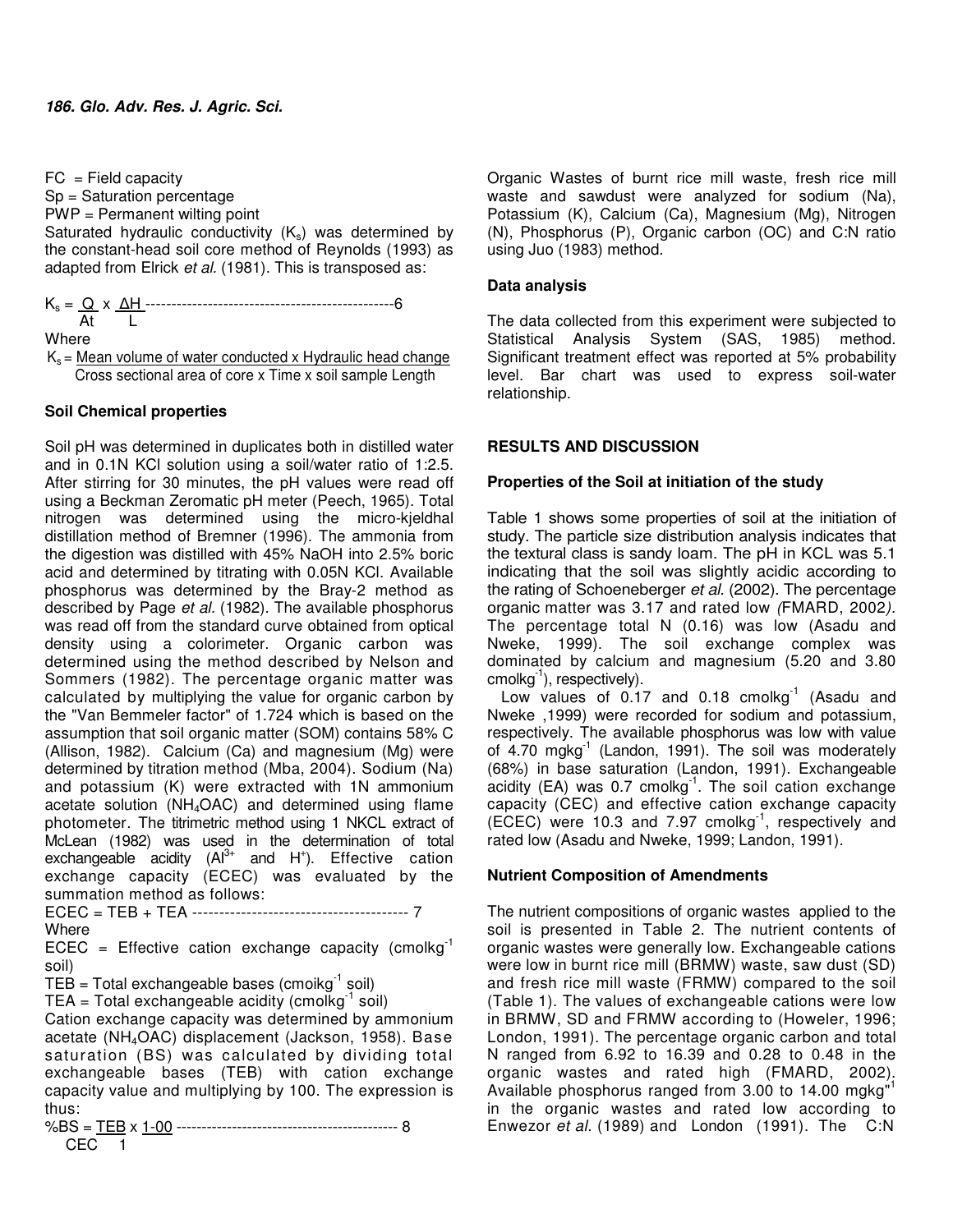| <b>Soil Properties</b> | Unit              | <b>Values</b> |
|------------------------|-------------------|---------------|
| Sand                   | $\%$              | 66            |
| Silt                   | $\%$              | 21            |
| Clay                   | $\%$              | 13            |
| <b>Textual class</b>   |                   | Sandy loam    |
| pH kcl                 |                   | 5.1           |
| OC                     | $\%$              | 1.84          |
| OM                     | $\%$              | 3.17          |
| N                      | $\%$              | 0.16          |
| Na                     | $cm$ olkg $^{-1}$ | 0.17          |
| K                      | $cm$ olkg $^{-1}$ | 0.18          |
| Ca                     | $cm$ olkg $^{-1}$ | 5.20          |
| Mg                     | $cm$ olkg $^{-1}$ | 3.80          |
| Available P            | $mgkg^{-1}$       | 4.70          |
| <b>Base saturation</b> | $\%$              | 68.0          |
| CEC                    | $cm$ olkg $^{-1}$ | 10.3          |
| EA                     | $cm$ olkg $^{-1}$ | 0.7           |
| <b>ECEC</b>            | $cm$ olkg $^{-1}$ | 7.97          |

 **Table 1.** Some properties of the Soil at the initiation of the study

OC – organic carbon, OM – organic matter, CEC – cation exchange capacity, N – nitrogen, EA – exchangeable acidity, ECEC – effective cation exchange capacity.

| <b>Treatment</b> | <b>Parameter</b> | Unit              | Value |
|------------------|------------------|-------------------|-------|
| <b>BRMW</b>      | Na               | $cm$ olkg $^{-1}$ | 0.04  |
|                  | Κ                | $cm$ olkg $^{-1}$ | 0.06  |
|                  | Ca               | $cm$ olkg $^{-1}$ | 1.17  |
|                  | Mg               | $cm$ olkg $^{-1}$ | 0.27  |
|                  | $_{\rm OC}$      | ℅                 | 6.92  |
|                  | ${\sf N}$        | $\%$              | 0.10  |
|                  | ${\sf P}$        | $mgkg^{-1}$       | 14.00 |
|                  | C: N             |                   | 23    |
| SD               | Na               | $cm$ olkg $^{-1}$ | 0.07  |
|                  | Κ                | $cm$ olkg $^{-1}$ | 0.13  |
|                  | Ca               | $cm$ olkg $^{-1}$ | 0.30  |
|                  | Mg               | $cm$ olkg $^{-1}$ | 0.10  |
|                  | OC               | $\%$              | 8,99  |
|                  | N                | %                 | 0.28  |
|                  | P                | $mgkg^{-1}$       | 3.00  |
|                  | C: N             |                   | 32    |

## **Table 2.** Some Properties of Organic Wastes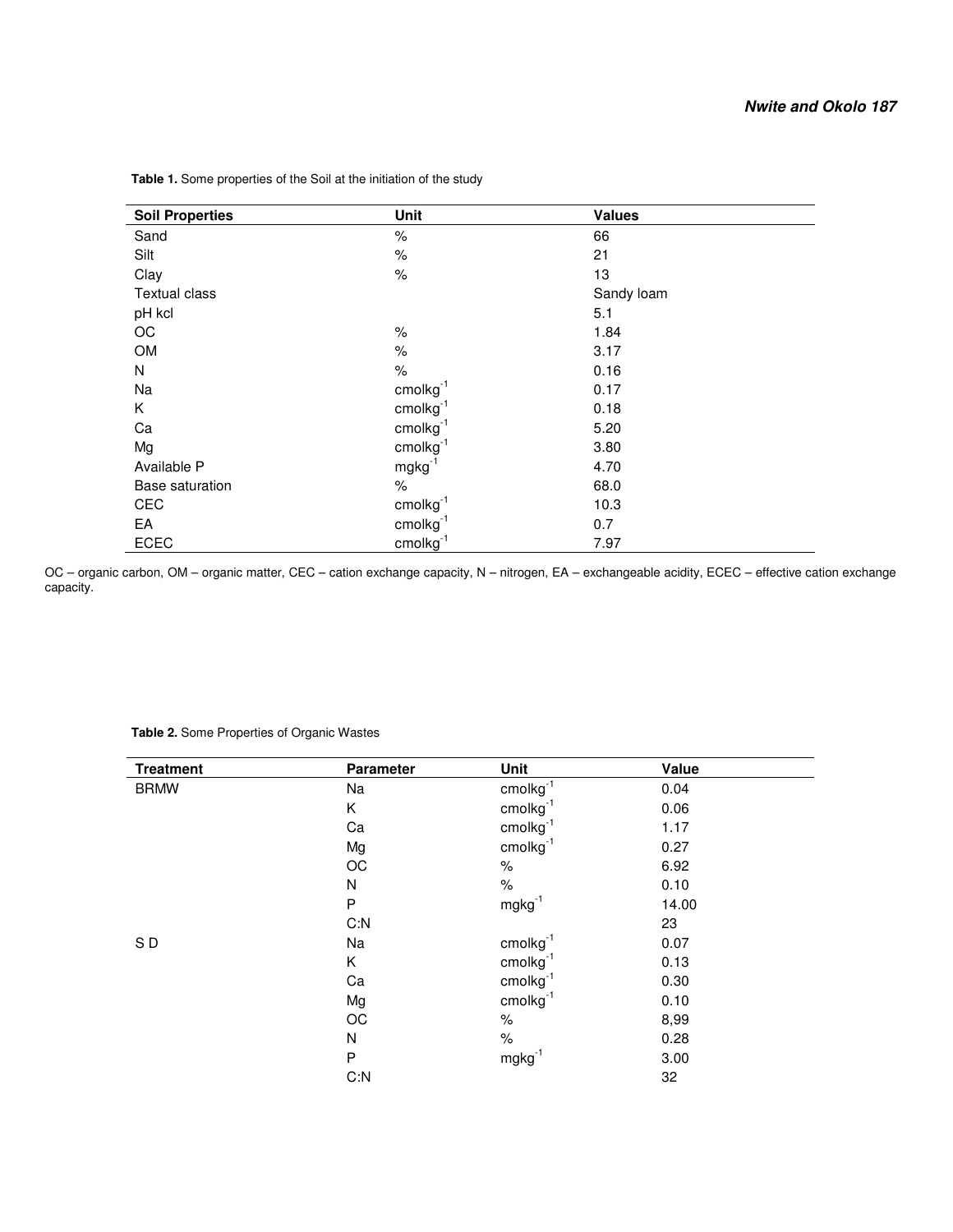#### **188. Glo. Adv. Res. J. Agric. Sci.**

| <b>Table 2: Continue</b> |      |                    |       |
|--------------------------|------|--------------------|-------|
| <b>FRMW</b>              | Na   | $cm$ olkg $^{-1}$  | 0.07  |
|                          | Κ    | $cm$ olkg $^{-1}$  | 0.24  |
|                          | Ca   | $cm$ olkg $^{-1}$  | 0.50  |
|                          | Mg   | $cm$ olkg $^{-1}$  | 0.12  |
|                          | OC   | $\%$               | 16.39 |
|                          | N    | $\%$               | 0.48  |
|                          | P    | mgkg <sup>-1</sup> | 7.00  |
|                          | C: N |                    | 34    |

BRMW-burnt rice rice waste, SD-sawdust, FRMW- Fresh rice mill waste , OC-organic carbon, C:N-carbon-nitrogen ratio

 **Tables 3.** Effect of agro-wastes amendment on particle size distribution

|             | ,2013<br>% |             |      |                    | 2014<br>$\%$ |      |      |                | 2015<br>% |      |      |                |
|-------------|------------|-------------|------|--------------------|--------------|------|------|----------------|-----------|------|------|----------------|
| Trt         | Sand       | <b>Silt</b> | Clay | <b>Textur</b><br>е | Sand         | Silt | Clay | <b>Texture</b> | Sand      | Silt | Clav | <b>Texture</b> |
| Control     | 66         | 25          | 10   | SL                 | 57           | 30   | 13   | SL             | 65        | 21   | 14   | SL             |
| <b>BRMW</b> | 63         | 25          | 12   | SL                 | 58           | 29   | 13   | <b>SL</b>      | 62        | 28   | 10   | SL             |
| <b>FRMW</b> | 64         | 22          | 14   | SL                 | 56           | 26   | 18   | SL             | 60        | 27   | 13   | SL             |
| SD          | 65         | 25          | 10   | SL                 | 59           | 27   | 14   | SL             | 63        | 25   | 12   | SL             |

Trt – Treatment, BRMW – burnt rice mill waste, FRMW – Fresh rice mill waste, SD – saw dust, SL- Sandy loam

ratios were 23, 32 and 34 for BRMW, SD and FRMW, respectively.

#### **Particle sizes Distribution**

Table 3 shows particles size distribution of soil following amendment of agro–wastes. Although, the results indicate that particle size distribution did not vary appreciably under different agro–wastes amendment for the three cropping seasons, sand was the dominant fraction. Silt fraction generally increased in second cropping season and decreased under residual study. The trend of silt fraction was obtained in clay fraction except in control during residual season. The textural class consistently remained sandy loam under the different agro – wastes amendment and control for the three cropping seasons.

The high sand content of the soil seems to be related to the parent material and climate of the region (FDALR, 1985). Sand content of the soils in southeastern region of Nigeria is a characteristic of soil formed on unconsolidated coastal plain and sand stones from "Asu river" (FDALR, 1987). Texture remained unchanged for three cropping seasons since it is "a permanent property" of soil which is not affected by cultural practices (Obi, 2000). Texture has good relationship with nutrient storage, water retention, porosity (Foth and Turk, 1972) and specific surface area, soil compatibility and compressibility (Smith et al., 1998) which affect inherent productivity of the soil. Sandy loam texture is a characteristic of highly weathered parent material under tropical climate (Nwite, 2015) and is associated with high water retention, nutrient storage and high crop yield. Lower silt and clay fractions compared to sand could be attributed to processes of eluviation and/or erosion (Akamigbo, 2010) due to cultivation. The general reduction in values of particle size distribution in residual season relative to first and second cropping seasons could be due to effect of continuous cultivation that accelerated processes of erosion and/or soil degradation.

## **Effect of Agro-Wastes amendment on Bulk density, total porosity and Aggregate stability**

Table 4 shows effect of agro-wastes amendment on bulk density, total porosity and aggregate stability in relation to moisture retention, availability and transmission for three cropping seasons. Results showed that plots amended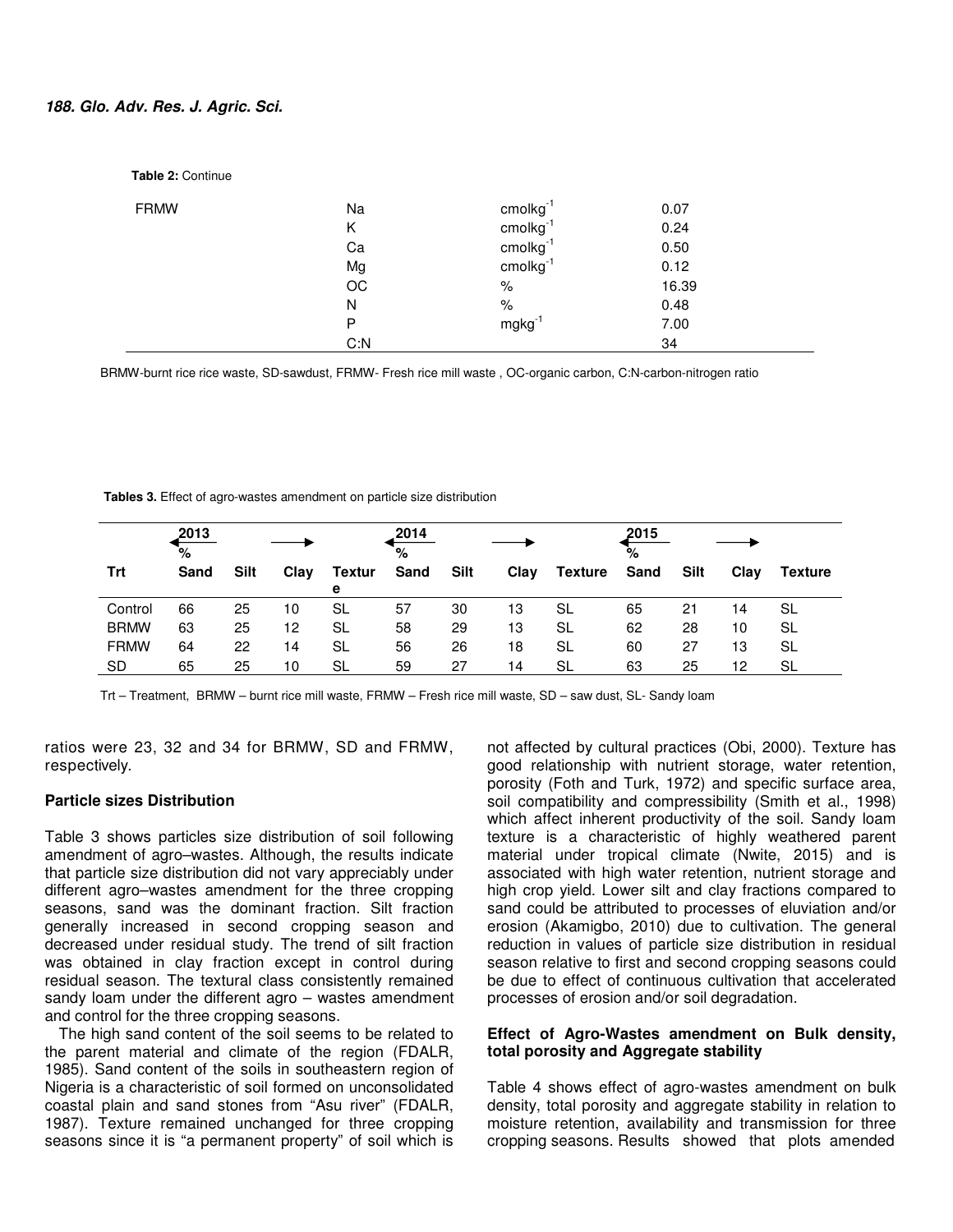| Trt         | Bulk density (mgm <sup>-3</sup> ) |       |      | Total porosity (%) |       |       |      | Aggregate stability (%) |      |  |
|-------------|-----------------------------------|-------|------|--------------------|-------|-------|------|-------------------------|------|--|
|             | 2013                              | 2014  | 2015 | 2013               | 2014  | 2015  | 2013 | 2014                    | 2015 |  |
| Control     | 1.61                              | 1.69  | .69  | 39.34              | 37.16 | 37.16 | 65.8 | 66.0                    | 48.5 |  |
| <b>BRMW</b> | 1.54                              | 56. ا | .56  | 42.07              | 41.23 | 41.23 | 72.0 | 70.3                    | 55.4 |  |
| <b>FRMW</b> | 1.58                              | 1.59  | .59  | 40.56              | 40.09 | 40.09 | 70.9 | 69.7                    | 56.8 |  |
| <b>SD</b>   | 1.59                              | l.59  | .59  | 40.19              | 39.91 | 39.91 | 70.2 | 69.5                    | 49.2 |  |
| FSLD(0.05)  | 0.02                              | 0.02  | 0.02 | 0.92               | .54   | .54   | 2.9  | ΝS                      | 3.0  |  |

 **Table 4. Effect of agro-waste amendment on bulk density, total porosity and aggregate stability** 

Trt – Treatment, BRMW – burnt rice mill waste, FRMW – fresh rice mill waste, SD – saw dust.

with agro-wastes had significantly (P<0.05) lower bulk densities and higher total porosities for two seasons of amendment and during residual study when compared to control. The plot receiving burnt rice mill agro waste had significantly (P<0.05) lower bulk density compared to the values obtained for those amended with fresh rice mill and saw dust agro wastes for two cropping seasons and then in residual season, respectively. This accounted for 3-3% and 2–2% reductions in bulk density in plot treated with burnt rice mill agro waste relative to plots amended with fresh rice mill and saw dust agro wastes for 2013 and 2014 cropping season.

In 2015 cropping season, bulk density was lower by 2 % each in plot treated with burnt rice mill agro waste compared to plots amendment with fresh rice mill and sawdust agro wastes. Total porosity was significantly (P<0.05) higher in plot amended with burnt rice mill agro waste in 2013 cropping season when compared to plots amended with fresh rice mill and saw dust agro-wastes, respectively. This translated to **4** and **5%** increments in total porosity in plots receiving fresh rice mill and saw dust agro-wastes in 2013 cropping season. Plot treated with burnt rice mill agro waste had significantly (P<0.05) higher total porosity compared to plot receiving saw dust agrowaste in 2014 and 2015 cropping seasons. These were **3**  and **3%** higher in total porosity in plot amended with burnt rice mill agro- waste when compared to plot amended with saw dust agro waste for the seasons.

Conversely, aggregate stability was significantly (P<0.05) higher in plots receiving agro- wastes amendment in 2013 cropping season and then during residual study. The plot amended with saw dust agro- waste had significantly (P<0.05) higher aggregate stability compared to plots receiving burnt rice mill and fresh rice mill agro- wastes in residual season. The plot amended with burnt rice mill agro-waste was higher by **2**–**3%** and 1-1**%** in aggregate stability and 11 % compared to plots amended with fresh rice mill and saw dust agro-wastes for 2013 and 2014 cropping seasons as well as 2015 residual study for saw dust agro-waste, respectively. Generally, bulk densities

increased after first cropping season in all the treatments while total porosities and aggregate stability were reduced. The significantly higher treatment effect of agro- wastes on bulk density, total porosity and aggregate stability relative to control indicates that these agro-wastes could improve studied physical properties of soil on one hand. On the other, these agro-wastes could also impart long-residual effect on the studied soil properties. Low bulk density and high total porosity as well as aggregate stability could have positive effect on soil moisture and productivity. For instance, low bulk density could reduce water run-off and increase water infiltration and storage (Mbah and Nwite, 2008). Total porosity and aggregate stability were improved due to organic wastes amendment (Adeleye *et al.,* 2010). The improvement recorded in total porosity increased water storage pores (Obi, 2000). Incorporation of agro-wastes into soil is ameliorative measure. In line with this observation, several authors (Asadu *et al.,* 2008; Adesodun *et al.,* 2005 and Nnabude and Mbagwu, 2001) corroborated that agro-wastes added to the soil reduced soil bulk density and increased total porosity and enhanced aggregation and water holding capacity of soils. Agrowastes amendment improved soil physical properties and water distribution and retention (Singh *et al.,* 2007; Razzi *et al.,* 2004). The increase in bulk density and reduction in total porosity and aggregate stability after first cropping season could be attributed to effect of continuous cultivation. Anikwe *et al.* (2003) and Mbah *et al.* (2009) reported that bulk density increased after tillage as a result of trafficking during field operations and other natural forces like alternate wetting and drying circles that caused large effective stress under tropical climates. Continuous cultivation generally caused soil degradation (Obi, 2000). Higher soil compaction decreases pore volume and water storage (Anikwe *et al.,* 2007; Obi, 2000). Generally high bulk density, low total porosity and aggregate stability could be limiting to water retention and accessibility by crops and cause low productivity of soil.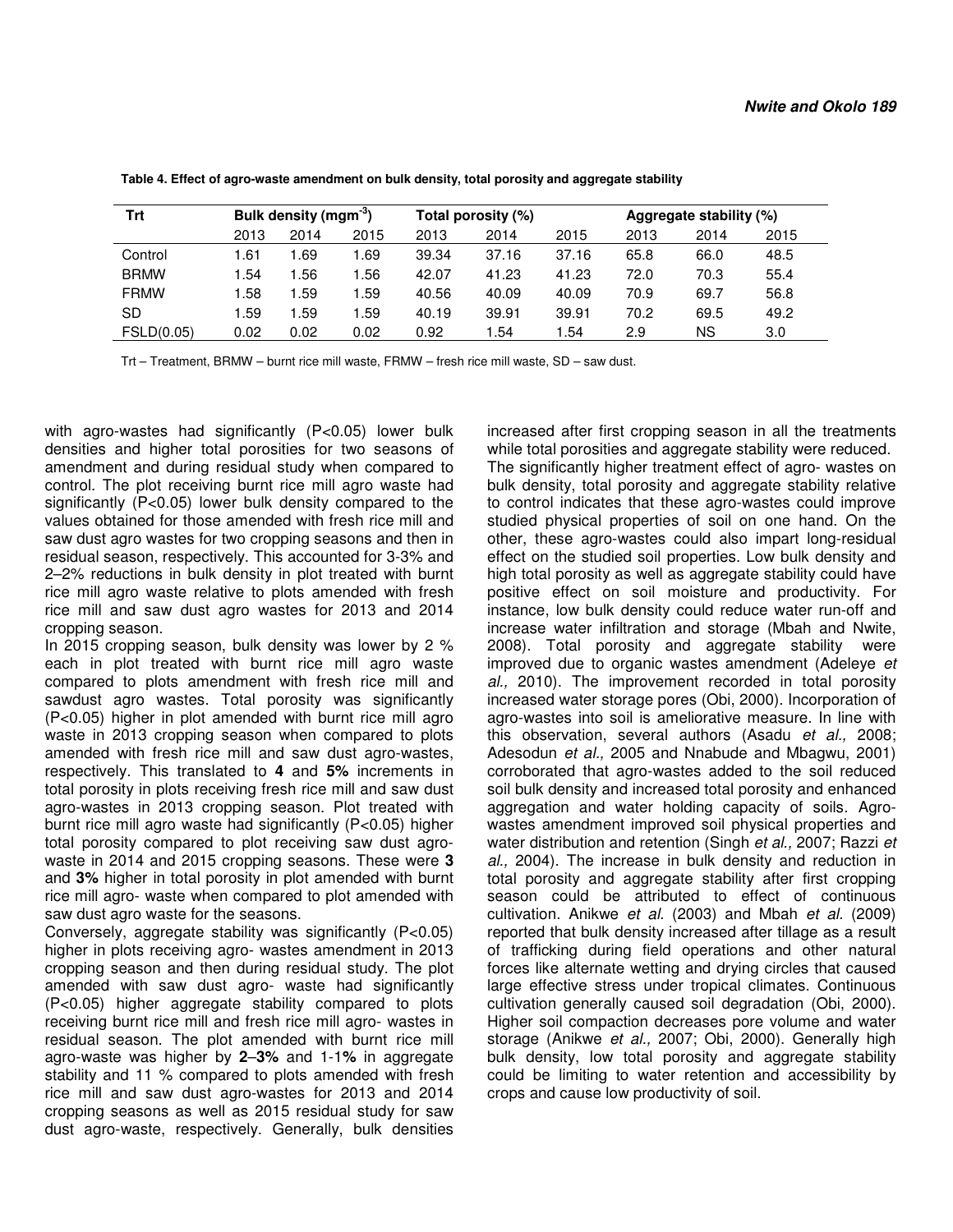

 **Figure 1:** Effect of bulk density on soil water retention



 **Figure 2:** Effect of total porosity on available water capacity

## **Effect of Bulk Density, Total Porosity and Aggregate and Stability on Soil-Water Relations**

Figures 1-3 show respective effects of bulk density, total Figures 1-3 show respective effects of bulk density, total<br>porosity and aggregate stability on soil–water relations for three seasons. Water retention was significantly ( (P<0.05) higher in agro-wastes amended plots compared to control higher in agro-wastes amended plots compared to control<br>for the three seasons. There were significant (P<0.05) differences in water retention among the treatments in the first cropping season. There was general reduction in water **IGNATE SCRIP SOLUT ATT ATT SEASURE SCRIPTION CONTROLL SCRIPTION SERVICES SEASON SEASON EXTERNAL SEASON SEASON SEASON SEASON SEASON SEASON SEASON SEASON SEASON SEASON. The plot with burnt rice mill agro-waste had the high** 

season except for burnt rice mill agro-waste amended plots and control for third cropping season. The plot amended with burnt rice mill agro-waste had the highest value of water retention for 2013-2014 and 2015 cropping seasons and control for third cropping season. The plot amended<br>with burnt rice mill agro-waste had the highest value of<br>water retention for 2013-2014 and 2015 cropping seasons<br>respectively compared to values obtained for fresh ri and sawdust agro-wastes amended plots. retention after first season giving least values in residual

<sub>ld Sawdust agro-wastes amended plots.<br>In Figure 2, result showed that plots amended with agro-</sub> wastes had significantly (P<0.05) higher available water wastes had significantly (P<0.05) higher available water<br>capacity when compared to control for two seasons and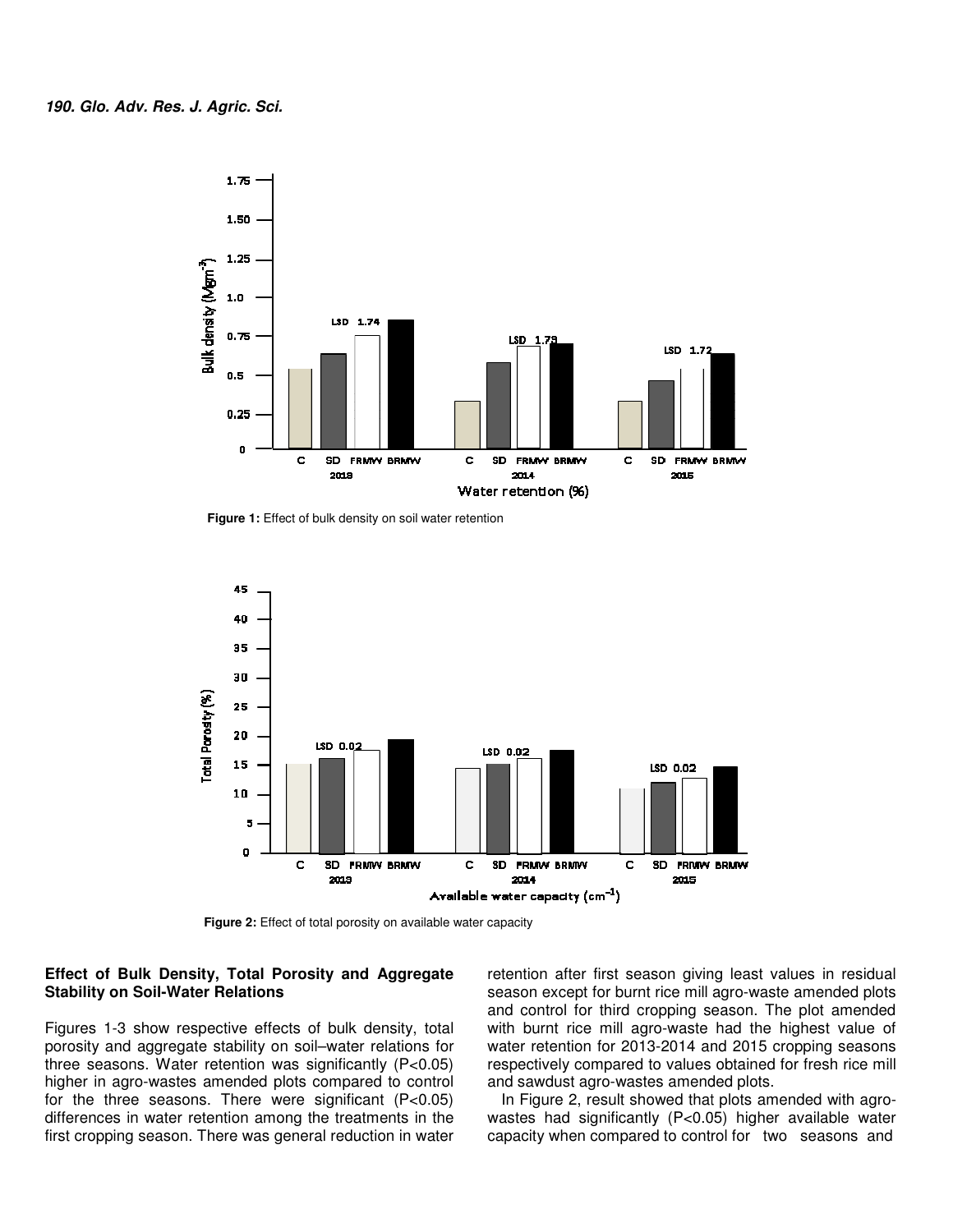

 **Figure 3:** Effect of Aggregate stability on hydraulic Conductivity

during residual studies. Available water capacity varied among the treatments in first cropping season. Even though, available water capacity decreased after 2013 cropping season, the plot amended with burnt rice mill agro-waste had higher value for the three seasons compared to values recorded for plots receiving fresh rice mill and sawdust agro-wastes.

The result of Figure 3 showed that there was no significant treatment effect of aggregate stability on hydraulic conductivity in first cropping season. However, in second cropping and residual seasons, the plots amended with agro- wastes had significantly (P<0.05) higher hydraulic conductivity than control. The values of hydraulic conductivity were higher in agro-wastes amended plots relative to control in first cropping season and generally decreased in subsequent seasons. The plot amended with burnt rice mill agro- waste had highest hydraulic conductivity values for three seasons compared to plots receiving fresh rice mill and sawdust agro respectively. ugh, available water capacity decreased after 2013 pping season, the plot amended with burnt rice mill o-waste had higher value for the three seasons npared to values recorded for plots receiving fresh rice and sawdust agr

Significantly higher water retention, available water capacity and hydraulic conductivity in plots amended with agro-wastes compared to control could be attributed to positive effect of the treatments on bulk density, total porosity and aggregate stability in relation to soil water status. The agro –wastes loosened soil compaction by increasing its volume and this not only increased total porosity but water storage pores as well as water transmission in soil column. Improvement in soil moisture retention due to agro -wastes amendment had been earlier reported by Mbah (2004) and Nnabude and Mbagwu (2001). Furthermore, significantly higher moisture r capacity and hydraulic conductivity in plots amended with<br>agro-wastes compared to control could be attributed to<br>porosity and aggregate stability in relation to soil water<br>status. The agro -wastes loosened soil compaction

and available water capacity in agro-wastes amended plots could be linked to specific surface area and coloidal properties released to the soil as well as hydrophilic nature of the agro-wastes. This is in consonance with the earlier observation of Nwite et al. (2011) and Nyamagara (2001) that water retention and availability was significantly higher in plots receiving agro -wastes amendment relative to control. ould be linked to specific surface area and coloidal<br>operties released to the soil as well as hydrophilic nature<br>the agro-wastes. This is in consonance with the earlier<br>oservation of Nwite et al. (2011) and Nyamagara (2001

Similarly, increased hydraulic conductivity could be due to formation of a larger number of water stable aggregates through links between smaller particles (Razzi et al., 2004) in plots amended with agro-wastes relative to control that was able to withstand dispersion action of water and increased water transmission. Several authors includin Mbah et al. (2009), Ezeaku and Anikwe (2006) and Anikwe (2000) corroborated that hydraulic conductivity was higher in plots amended with agro-wastes compared to control. Significantly higher moisture retention and available water capacity are positive indicators of soil productivity as water could be available to crops for growth and physiological process. Significantly higher hydraulic conductivity implies greater water transmission in soil and this could result to well drained soil devoid of water logging. The generally decreased values of moisture retention, available water capacity and hydraulic conductivity after first cropping season is attributed to continuous cultivation. Continuous cultivation could cause re-alignment in soil particles orientation and increase soil density with consequent decrease in pore volume as well as increased dispersion in soil particles. Increase in soil density due to continuous cultivation is in line with the report of Anikwe et al. (2003) and Mbah et al. (2009). According to Anikwe et al. (2007) (2009), Ezeaku and Anikwe (2006) and Anikwe<br>bborated that hydraulic conductivity was higher<br>ended with agro-wastes compared to control.<br>r higher moisture retention and available water<br>positive indicators of soil productivi values of moisture retention, available waternd hydraulic conductivity after first cropping attributed to continuous cultivation. Continuous could cause re-alignment in soil particles and increase soil density with consequ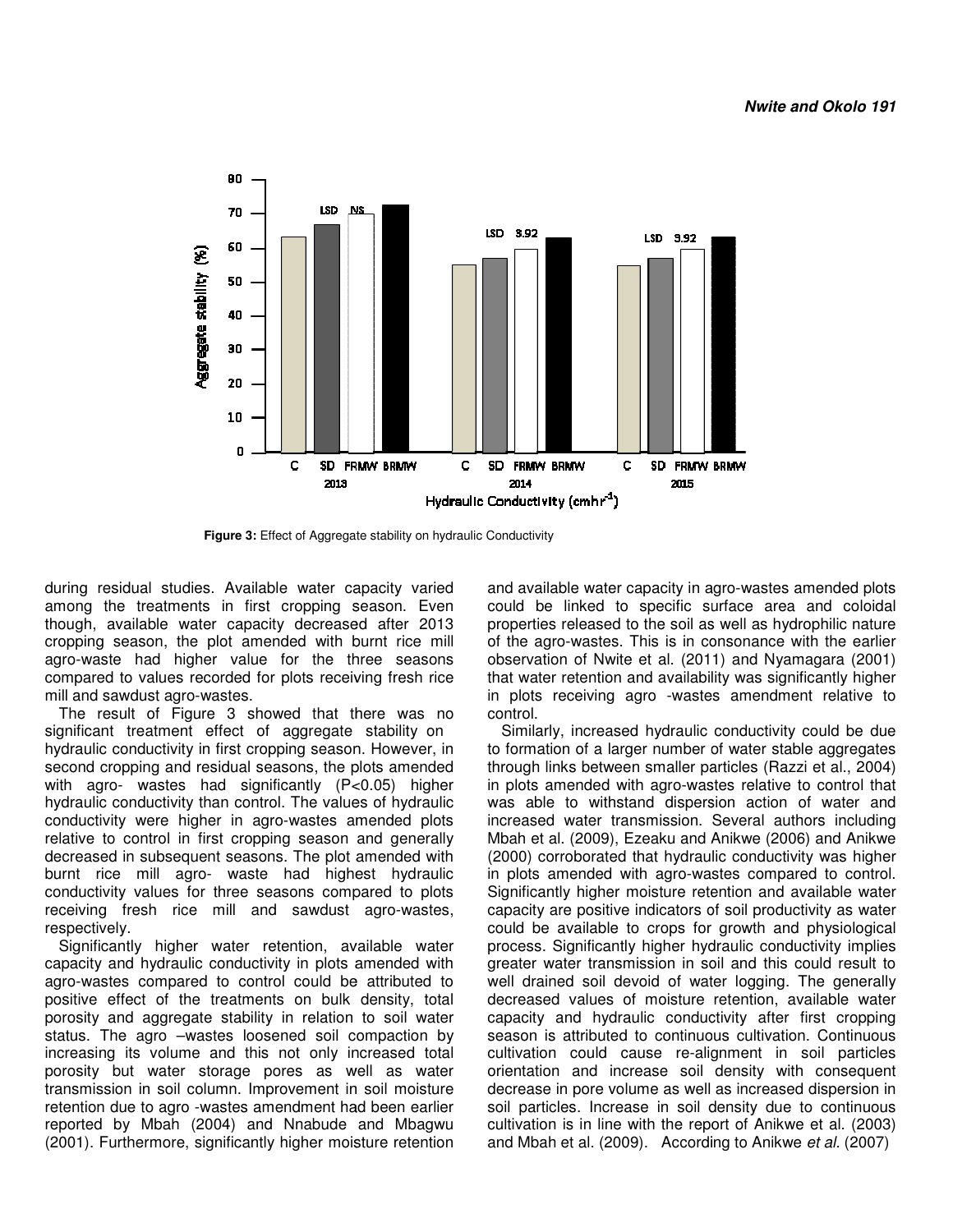| <b>Treatment</b> | 2013 | 2014 | 2015 |
|------------------|------|------|------|
| Control          | 2.10 | 2.00 | 2.00 |
| <b>BRMW</b>      | 2.28 | 2.25 | 2.24 |
| <b>FRMW</b>      | 2.26 | 2.25 | 2.24 |
| <b>SD</b>        | 2.22 | 2.21 | 2.20 |
| FLSD (0.05)      | 0.07 | 0.11 | 0.09 |

 **Table 5.** Effect of agrowastes amended on grain yields of maize

BRMW –Burnt rice mill agrowaste, FRMW – Fresh rice mill agrowaste, SD – Sawdust agrowaste.

high bulk density decreases soil pore volume and water available to crops. Obi (2000) noted that continuous tillage increased vulnerability of soil to mechanical breakdown which affected its formation of aggregate stability. Poor structural stability cause dispersion which reduce water transmission and increase water logging (Obi, 2000; Anikwe, 2000). The significantly higher moisture retention, available water capacity and hydraulic conductivity in residual season indicates that these agro-wastes could have positive long residual effect on these soil properties and soil-water relations. This is supported by the report of the Adeleye *et al.* (2011) and Mbah (2004) that water retention, available water capacity and aggregate stability were significantly higher in agro-wastes amended plots relative to control. Long residual effect of agro-wastes on water retention, availability and transmission could be economical as it would save time and conserve wastes in terms of sourcing the agro-wastes as well as reduce frequency of application. The non-significant treatment effect obtained in hydraulic conductivity in first cropping season could be attributed to comparable impact of agrowastes amendment on soil or due to error of sampling and analysis.

## **Grain yield of maize**

Table 5 shows grain yield of maize for three cropping seasons. The grain yield of maize ranged from 2.00 to 2.28 t ha<sup>-1</sup> for 2013 and 2014 cropping seasons and  $2.00 - 2.24$ t ha<sup>-1</sup> for residual season, respectively. The plots amended with agro-wastes had significantly higher grain yield of maize (P<0.05) in plots amended with agro-wastes relative to control for the three cropping seasons. Grain yields of maize were lower after first season with lowest values in residual study. The plot amended with burnt rice mill agrowaste had highest grain yields of maize for the three cropping seasons. The grain yield of maize was 8, 11 and 11% higher in BRMW amended plot compared to control for 2013, 2014 and 2015 seasons, respectively. The significantly higher grain yields of maize in plots amended with agro-wastes are supported by results of Table 3-4 and Figures 1-3, respectively. Significant agro-wastes treatment effect on studied soil properties acted as boost to

grain yields of maize in plots receiving amendment relative to control. The grain yields of maize in agro-wastes amended plots are comparable to average global maize yields of  $2.5$  t ha<sup>-1</sup> (Harper, 1999) and medium to high values (NPAFS, 2010) as obtained in southeast ecological environment of Nigeria. The failure to sustain the increase in grain yields of maize after first season could be attributed to low nutrient reserve (Aulakh *et al.,* 2007) and continuous cultivation (Mbah *et al.,* 2009).

Furthermore, low grain yields of maize in subsequent years after 2013 cropping season could also be adduced to be in line with the trends obtained in soil water relations as shown in Figures 1-3 and Tables 3-4. This is further supported the findings of Molua and Lawbi (2006) that water was the most critical factor affecting crop yield. Consequently, Anikwe *et al.* (2007) had noted that high bulk density and low porosity could reduce root proliferation and cumulative feeding area of crops giving rise to low yield.

## **CONCLUSION**

This research has shown that soil water relations of an ultisol amended with agro-wastes and its effect on grain yield of maize (*Zea maize L.*) could be studied under Abakaliki agroecological environment. The results showed that soil physical conditions could affect water retention, availability and transmission. Agro-wastes due to their hydrophilic nature when used to amend the soil increased moisture retention, availability and transmission unlike in control. The positive effect of good soil water relations in agro-wastes amended plots is translated in significantly higher grain yields maize in the soil for three cropping seasons.

#### **REFERENCES**

Adeleye EO, Ayeni LS, Ojeniyi SO (2010). Effect of poultry manure on soil phsico chemical properties, lead nutrient contents and Yield of yam *(Dioscorea rotundata*) on Alfisol in south western Nigeria Journal of African science 6 (10): 509-518.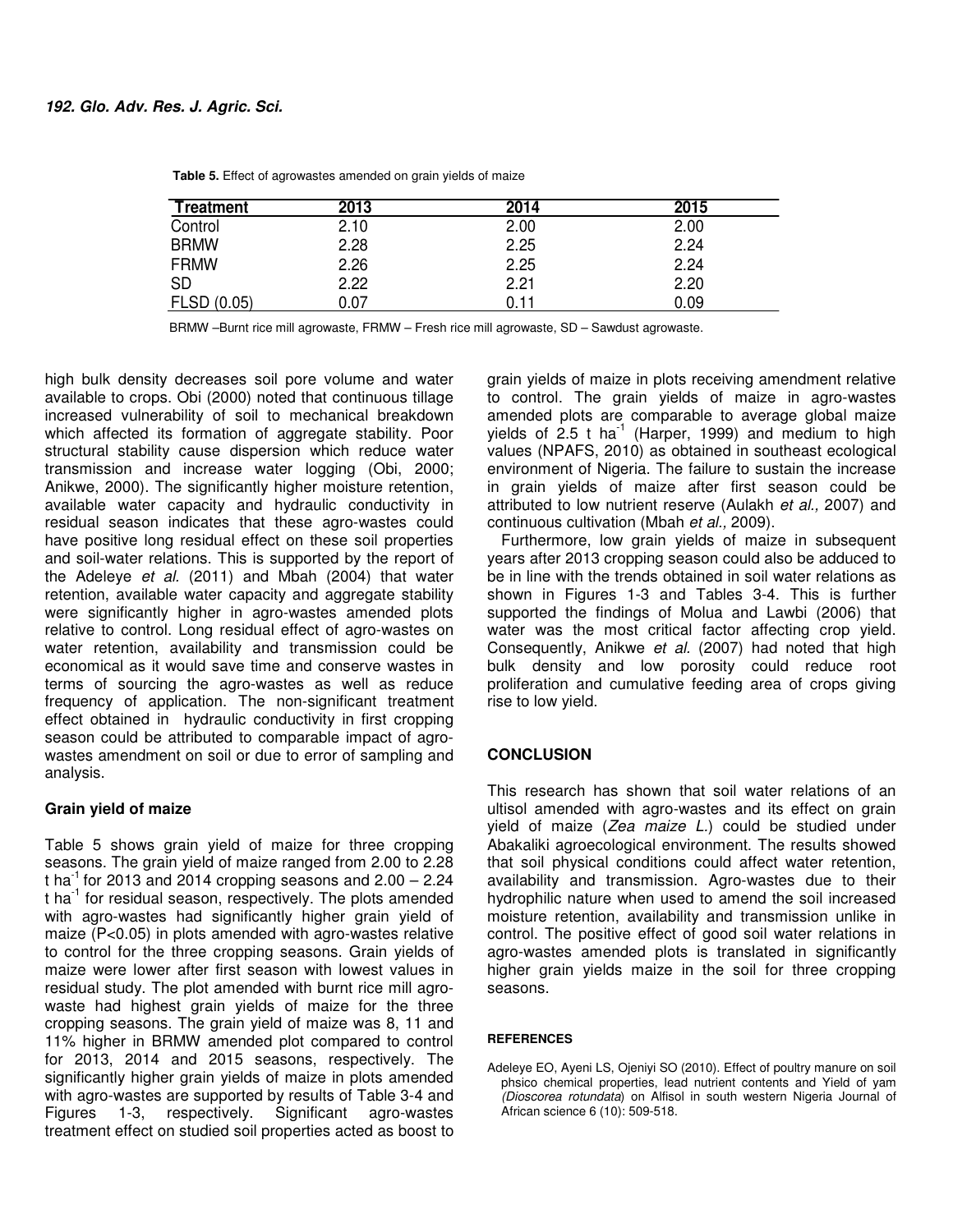- Adesodun JK, Mbagwu JSC, Oti W (2005). Distribution of carbon, nitrogen, phosphorus in water stable aggregates of an organic wastes amended ultisol in southern Nigeria. Bioresource Technology 96:509- 516.
- Akamigbo FOR (2010). Soils: Fundamental methods of Soil Resource Survey, Classification, Interpretation and Application. University Press Publishers Ltd, Bookshop/Bank building complex University of Nigeria, Nsukka 1-560pp.
- Allison FE (1982). Organic Carbon. *In:* Black, CA (ed). Method of Soil Analysis. Part 11. American Society Agronomy. 9:1367-1378.
- Anikwe MAN (2000). Amelioration of a heavy clay loam soil with rice husk dust and its effect on soil physical properties and maize yield. Bioresource Technology 74:169-173.
- Anikwe MAN, Mbah CN, Ezeaku PI, Onyia VN (2007). Tillage and Plastic mulch effect on soil properties and growth and Yield of cocoyam (*Colocasia esculenta*) on an Ultisol in southeastern Nigeria. Soil and Tilage Research 93: 264-272.
- Anikwe MAN, Obi ME, Agbim NN (2003). Effect of crop and soil management practices on soil compactibility in maize and groundnut plots in a *Paleustul*t in Southeastern Nigeria. Plant Soils 253:457-465.
- Asadu CLA, Nweke FI (1999). Soils of Arable. Crop Fields in Sub-Saharan Africa: Focus on Cassava- growing Areas. Collaborative Study of cassava in Africa. Working paper No. 18. Resources and Crop Management Division, IITA, Ibadan, Nigeria 182pp.
- Asadu CLA, Ucheonye Oliobi C, Agada C (2008). Assessment of sewage application in Southeastern Nigeria. Part l: Impact on selected soil morphological and physical properties. Outlook on Agriculture. 37. (1):  $57 - 62$ .
- Aulakh MS, Garg AK, Kabba BS (2007). Phosphorus accumulation, leaching and Residual effects on Crop yields from long-term applications in the subtropics. Soil Use and Management 23: 417-427.
- Blake GR, Hartge SH (1986). Bulk density. *In:* kiute A (Ed.) Methods of Soil Aanalysis. Part 1. Physical and mineralogical methods, American Society of Agronomy, Madison, Wisconsin, USA.
- Bremner JM (1996). Nitrogen-Total. *In*: Sparks, DL (ed), Methods of Soil Analysis, Part 3, Chemical Methods. American Soc. Agron. 5:1085- 1121.
- Cater MR, Ball MC (1993). Soil porosity. *In*: Soil Sampling and methods of Soil Analysis. Carter MR (ed), Canadian S0c. Soil Sci. Lewis Publ, Boca. Ration, USA.
- Elrick DE, Sheard RW, Baumgartner N (1981). A Simple procedure for determining the hydraulic conductivity and water retention of green soil mixtures. Proc. In Turt grass Research Conf. Guelph, Ontario 200 pp.
- Enwezor WO, Udo EJ, Usoroh NJ, Ayoade KA, Adpetu JA, Chude VO Udegbe CI (1989). Fertilizer Use and management Practices for Crops in Nigeria, Series No. 2. Fertilizer Procurement and Distribution Division, Federal Ministry of Agriculture, Water Resources and Rural Development, Lagos, Nigeria.
- Ezeaku PI, Anikwe MAN (2006). A model for description of water and solute movement in soil – water restrictive horizons across two landscapes in Southeastern Nigeria. Soil Science. 171 (6): 493 – 500.
- FDALR (1985). Reconnaissance Soil Survey of Anambra State, Nigeria. Soil report, Kaduna 3p
- FDALR (1987). Federal Department of Agricultural Land Resources (FDALR) Reconnaissance Soil Map of Nigeria. Federal Ministry of Agriculture and Rural Development, Abuja.
- Federal Ministry of Agriculture and Rural Development (FMARD), (2002). Fertilizer Use and Management Practice for Crop in Nigeria. *In:* Aduayi, EA, Chude VO, Adebusuyi BA, and Olayiwole GO (eds). Federal Fertilizer Department, Abuja 1-88pp.
- Folorunso OA (1986). Distribution of field-measured steady-state infiltration rate for a Borno state soil. Annals of Borno 3:193-204.
- Foth HD, Turk C (1972). Fundamentals of Soil Science. New York, John Wiley and Sons Ltd.
- Gee GW, Or D (2002). Particle Size Analysis. *In:* Dane JH, TOPP GC (Eds). Methods of Soil Analysis. Part 4, Physical methods. Soil Science Society of America 5: 255 – 293.
- Harper F (1999). Principles of Arable crop production. Blackwell Science Ltd, United Kingdom, University Press, Cambridge London. 336p.
- Hillel D (1986). Fundamental of Soil Physics. Academic Press, New York, 478p.
- Hornick SB, Parr JF (1987). Restoring the Productivity of marginal soils with organic amendments. American Journal of Alternative Agriculture  $12:64 - 68.$
- Howeler R (1996). Mineral nutrition in cassava. *In:* Mineral nutrient disorders of root crops in the Pacific edited by Cranwell ET, Asher CJ, O'Sullivan JN (1996). Proceedings of the workshop on Mineral Disorders in Root Crops. Nukualofa, Kingdom of Tonga, 17 – 20 April, 1996.
- Jackson MI (1958). The Soil Chemical Analysis, London: Constable.
- Juo ASR (1983). Selected Methods for Soil and Plant Analysis. International Institute of Tropical Agriculture, Ibadon, Nigeria, Manual Series.
- Karikari SK, Yayock JY (1987). Organic fertilizer sources in Nigeria. *In*: Proceedings of the National Fertilizer; Seminar held at Port Harcourt 87 pp.
- Kemper WD, Rosenau RC (1986). Aggregate stability and size distribution. *In*: Klute A (Ed). Methods of Soil Analysis. Part I. American Society of Agronomy. 9: 425 -440.
- Landon JR (Eds). (1991). Booker, Tropical Soil Manual: A Handbook for Soil Survey and Agricultural Land Evaluation in Tropics and Sub tropics. New York, USA, John Willey and Sons. Inc. Third Avenue.
- Mba CC (2004). Selected methods for Soil, Plant and Environment Analysis: Department of Soil Science. Handbook, Department of Soil Science, University of Nigeria, Nsukka 47p.
- Mbagwu JSC, Mbah CN (1998). Estimating Water retention and availability in Nigerian Soils from their saturation percentage. Communal Soil Sciety and Plant Analysis 29:913-922.
- Mbah CN (2004).Evaluation of Agricultural use and pollution potential of four animal wastes in an ultisol at Abakaliki. Southeastern, Nigeria. Ph.D. Thesis, University of Nigeria, Nsukka 1- 189pp.
- Mbah CN, Nwite JN (2008). Introductory Soil Pedology and Physics. SWAAP Publishers Ltd, Enugu Nigeria 1-127pp.
- Mbah CN, Nwite JN, Nweke IA (2009). Amelioration of spent oil contaminated ultisol with organic wastes and its effects on soil properties and maize (*Zea mays L.*) Yield. World Journal of Agricultural Sciences 5(2):163-168.
- Mclean EO (1982). Soil pH and Lime requirements. *In:* Page AL (eds) methods of Soil Analysis, Part 2. Chemical and Microbial Properties. Second edition Agronomy series No. 9 Madison, WI USA, ASA, SSSA.
- Molua EL, Lambi CM (2006). Assessing the impact of climate on crop water use and crop water productivity: The crop WAT analysis using three districts in Cameroon, Department of Economics. University of Bua, Cameroon.
- National Programme for Agriculture and Food Security (NPAFS) (2010). Federal Ministry of Agriculture and Rural Development. Report of the Agricultural Production Survey 76p.
- Nelson DW, Sommers LE (1982). Total Carbon, Organic carbon and Organic matter. *In:* Page AL (ed). Methods of Soil Analysis. Part 2. Chemical and Microbiological Properties, second ed. Agronomy Series No. 9, Madison, WI, USA, ASA, SSSA.
- Ngala AL, Waniyo UU, Sauwa MM, Abdullahi N, Buba A, Gulvi HI (2015). Effect of Goat dung, moisture content and compaction on saturated hydraulic conductivity of a sandy loam soil in Maiduguri, Nigeria. Nigeria Journal of Soil Science 25:152-169.
- Nnabude PC, Mbagwu JSC (2001). Physic-Chemical properties and productivity of a Nigerian typic Haplustult amended with fresh and burnt rice mill wastes. Bioresource Technology 76:265-272.
- Nwite JN (2013). Evaluation of the productivity of an automobile oil contaminated soil amended with organic wastes in Abakaliki Southeastern Nigeria. Ph.D Thesis, University of Nigeria, Nsukka 1- 150pp.